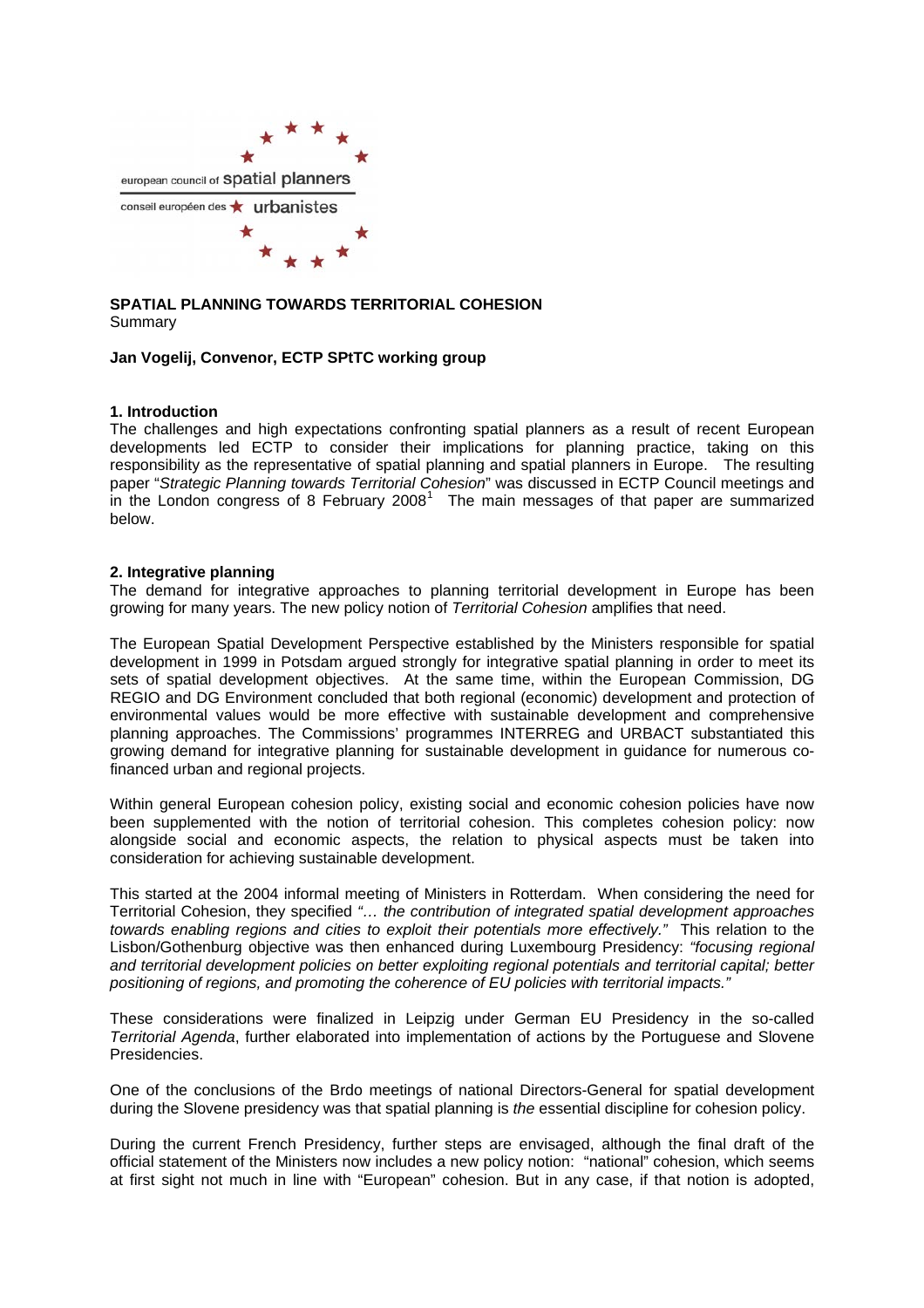territorial cohesion and spatial planning both have regard to national, regional, local and sub-local levels.

Between the Ministerial meetings in Rotterdam and Luxembourg, an important meeting took place during the British Presidency: this one was in Bristol, and focused on sustainable urban development. The Bristol Accord was elaborated by the German Presidency and adopted at the informal Ministerial meeting conference, leading to the Leipzig Charter for sustainable urban development.

The distinction made between territorial/spatial planning and urban planning created a need for coordination. This need was expressed by the European Parliament.

The definition of spatial planning accepted among professional planners (in the *New Charter of Athens 2003*) [2](#page-6-1) where spatial planning is planning through the spatial scales, with urban planning as spatial planning at urban level and regional planning is spatial planning on a regional scale - and where territorial planning is synonymous with spatial planning - seems to have been disregarded during German Presidency of the EU. Although this is understandable from the point of view of bureaucratic organisation, it should not lead to segregation of two parts of spatial planning.

## **3. Obstacles to good planning**

### *Sector segregation conflicts with integrative approaches*

The organisation of public bodies along lines of sectors is the common organisation model for bureaucratic organisations. Attention, activities and responsibilities are separated according to different disciplines. Lower-level public bodies seeking approval for their projects by higher authorities are regularly confronted with conflicting responses and decisions from different departments. In a spatial planning project aiming to prepare developments in an integrative way, the planners often have to coordinate higher-level reactions. Non-involvement of other sectors – or of representatives of higher levels - results in extra time and discussion.

The forced distinction between territorial/spatial planning and urban planning, even organised in different Ministries in some countries, now creates an additional need for coordination.

### *Administrative boundaries seldom fit*

National, regional and local administrative boundaries result from history and from considerations that have been relevant in the past. Many of those boundaries are no longer relevant in the light of current developments in the field of economic development in a globalizing world, environmental aspects of climate change and demographic processes.

Territorial cohesion should be the aim in territories that are not defined by administrative boundaries but by overlapping opportunities, relations and networks. Then new potential qualities can be capitalized upon. New regions will be defined, not based on administrative borders, but capitalizing on opportunities created by their distinct, existing and potential qualities.

#### *Stakeholders' capacity hardly used*

The experts in organisations of public as well as private stakeholders can provide extremely relevant knowledge and experiences for spatial development on the different scales. Nevertheless in many projects preparing spatial policies, development visions or plans their capability is hardly used in the early stages. Genuine integrative planning approaches demand for open processes in which the relevant interests are represented.

### *Effective participation requires skills*

The interests of people living in a territory should be borne in mind when addressing long-term future developments. Their quality of life may not easily be sacrificed for longer-term goals. Planners should be able to find a balance between the population's direct interests and the structural improvements which are the aim of strategic planning. An open planning process in which participation provides a positive contribution towards the strategic development of a territory requires not only an open, flexible attitude by the planners but also specific skills in communication, organising and acting in meetings. These skills are not always present in current planning practice.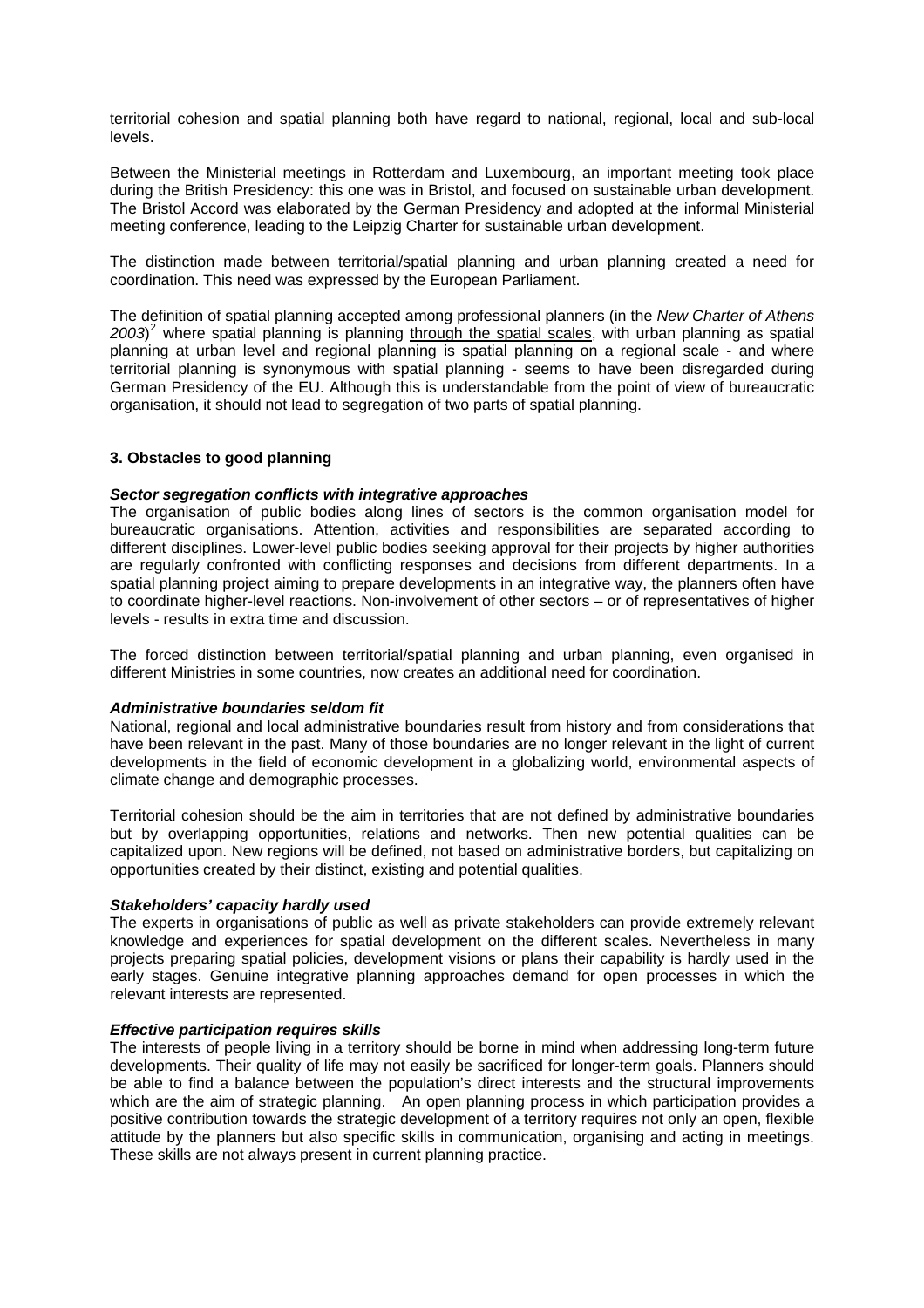### *Commonly agreed vision on future missing*

Effective spatial development planning is only possible if the proposals for planning interventions are supported widely in the territory's society. Working together towards an agreement about a common vision for the spatial development of the nation, the region or the locality is one of the most challenging activities for modern spatial planners. Such a visioning process should precede any plan preparation of strategic development importance. Time spent on getting to a common vision is worthwhile and pays back in later stages. On top of that, the shared responsibility that may result from intensive cooperation enhances the social cohesion in the territory.

## *Lack of training in social and economic aspects.*

Most university departments of spatial planning in Europe developed out of schools of (urban) design/ architecture or from schools for geographic research on spatial developments. Both aspects are essential for sound spatial planning. Both types of schools have their specific qualities: one is more oriented towards creating an attractive spatial quality, the other towards establishing probable facts, feasibility and effects. Yet the importance of economic activities for the population's prosperity, the culture and specificities of the population as well as the relations between geographic factors and opportunities for economic development and innovation, still seems not to be sufficiently acknowledged. The planning of developments in a territory should be based on an agreed vision of the specific opportunities for future economic activities in the territory as well as on the specific social characteristics of the population.

Since sustainable development includes social, economic as well as physical aspects, impact assessments should also cover social, economic and physical aspects. Such an integrative approach of the impacts of a planning intervention might be called territorial or spatial impact assessment assessments.

### **4. Experiences in planning practice**

In planning practice, the above obstacles are felt in the day-to-day activities of planners. Where the responsible politicians share the concerns, informal ways are developed to meet the aims of integrative planning as well as possible. The following boxes present summaries of four successful planning projects, giving positive, instructive examples.

### *The region of Twente*

*Twente, located at the eastern edge of the Netherlands province of Overijssel (at the German border), sought more sustainable development: it suffered from high levels of car-usage and suburbanisation*  which were an obstacle to better public transport. The spatial planning consultant advising several *municipalities in the region was asked to propose solutions. The process started in 1992. National and Provincial planning agencies were invited to take an active part and DG Environment of the European Commission supported the envisaged comprehensive process financially.* 

*Working with representatives of five municipal agencies (including the neighbouring German town), national railways, the Chamber of Commerce, housing associations and the water management board, maps for possible long-term developments (to 2030) were prepared in which future housing will concentrate around 6 potential new railway stations, mixed with offices and services. In order to create a counterweight against further suburbanization, urban concentration was enhanced by simultaneously developing a structural plan for the surrounding landscape, based on agricultural*  activities and protected natural areas with historic country seats, structured along the creeks in the region. Climate change required increased water buffer capacity and slowing down the flow of *streams. The future development vision for Twente became the basis for spatial plans of the four Dutch cities concerned, and received a prize in the European Urban and Regional Planning Awards in 1994 for its integrative, sustainable approach. In 2001 the same planning consultant was invited again to lead the process involving stakeholders to review the vision after 8 years of implementation. Three of the six potential railway stations had been built by then. Mapped scenarios were helpful for the decision-making about up-dating the vision. These activities also resulted in the creation of the regional body for further cooperation.* 

*Jan Vogelij*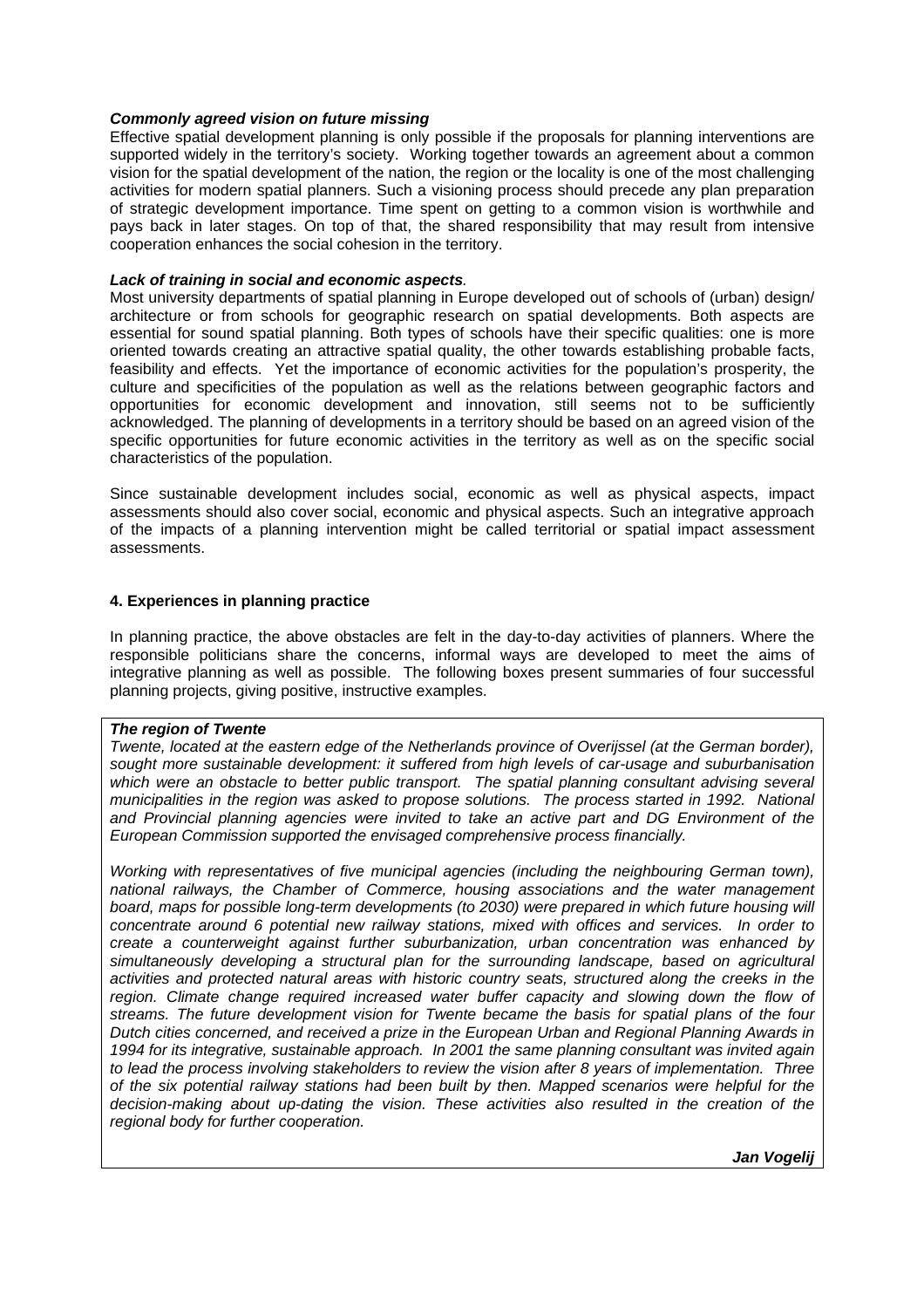The combination of a long-term vision agreed with stakeholders on basis of SWOT analyses and continuity of partners and consultant were important for a successful process in Twente.

In the Spanish Basque region, similar experiences offer good examples.

### *The Basque Country as a City Region*

*The Spanish constitution of 1978 transferred powers related to urban and territorial issues to the newly-created Autonomous Regions. The Basque country defined a territorial strategy to organise the transformation of its territory and to develop it as a real city-region (Euskal Hiria). The Basque population has a great sense of identity and the new territorial strategy helped to overcome a crisis that was historically linked to the industrial revolution.* 

*A thinking process was set off in Basque Country to identify the best territorial model which would help to reinforce the identity marks and its political autonomy. The Basque Government supported this process; an international competition was organised to select the group of planners to develop the technical tools and organise the participation processes. Studio Taller de Ideas worked as a lead partner and collaborated with ten different teams responsible for the different aspects of the project.* 

*The basic contents of this strategy can be synthesised in the following points:* 

• *A territorial model easy to understand and visualise in its proposals and objectives. (The concept of City-Region)* 

• *Polycentrism as a key point for the articulation and dynamic evolution of the urban system, especially Bilbao, San Sebastian, Vitoria and their future urban profiles* 

• *The proposal for specific initiatives for medium-sized cities and for rural communities* 

• *Protection of the environment and landscapes in a context of major environmental impact of industrial activities* 

• *Participatory process, consensus on an intelligent regional vision based on its own component of excellence* 

• *Flexibility* 

• *Political commitment and institutional consensus* 

• *At present, the strategic direction of the Basque Country consists on the transformation of the region into an Ecosystem of Innovation* 

*Alfonso Vegara*

And in the Scottish Metropolitan region of Glasgow and the Clyde Valley, planning practice developed a process which resulted in a commonly agreed vision and has been recognised as a model for joint working and strategic planning.

# *Glasgow and Clyde Valley Joint Structure Plan (1996 onwards)*

*In 1996, the UK Government fragmented Regional Councils in Scotland into a set of smaller, separate councils. In the Glasgow metropolitan area, the eight Councils wanted to retain the capacity to take effective strategic decisions locally. They therefore set up a statutory Joint Committee with delegated powers to prepare the statutory strategic plan.* 

*The biggest challenge to strategic planning posed by this reorganisation of local government was the loss of powers of local government. As a result, the decisions on trunk-road issues, water services, public transport priorities and affordable housing issues were increasingly dependent on government agencies. The focus of the Joint Committee was therefore on reintegrating the capacity to take strategic decisions.* 

*The scope of the Structure Plan was therefore different from its predecessor. The following points summarise some of the key components of this paradigm shift in the approach to strategic planning in the West of Scotland:* 

• *Joined-up policies: It was particularly important to ensure that all statutory agencies were party to the assumptions, scenarios and targets in the plan and thus had a sense of ownership of the plan itself*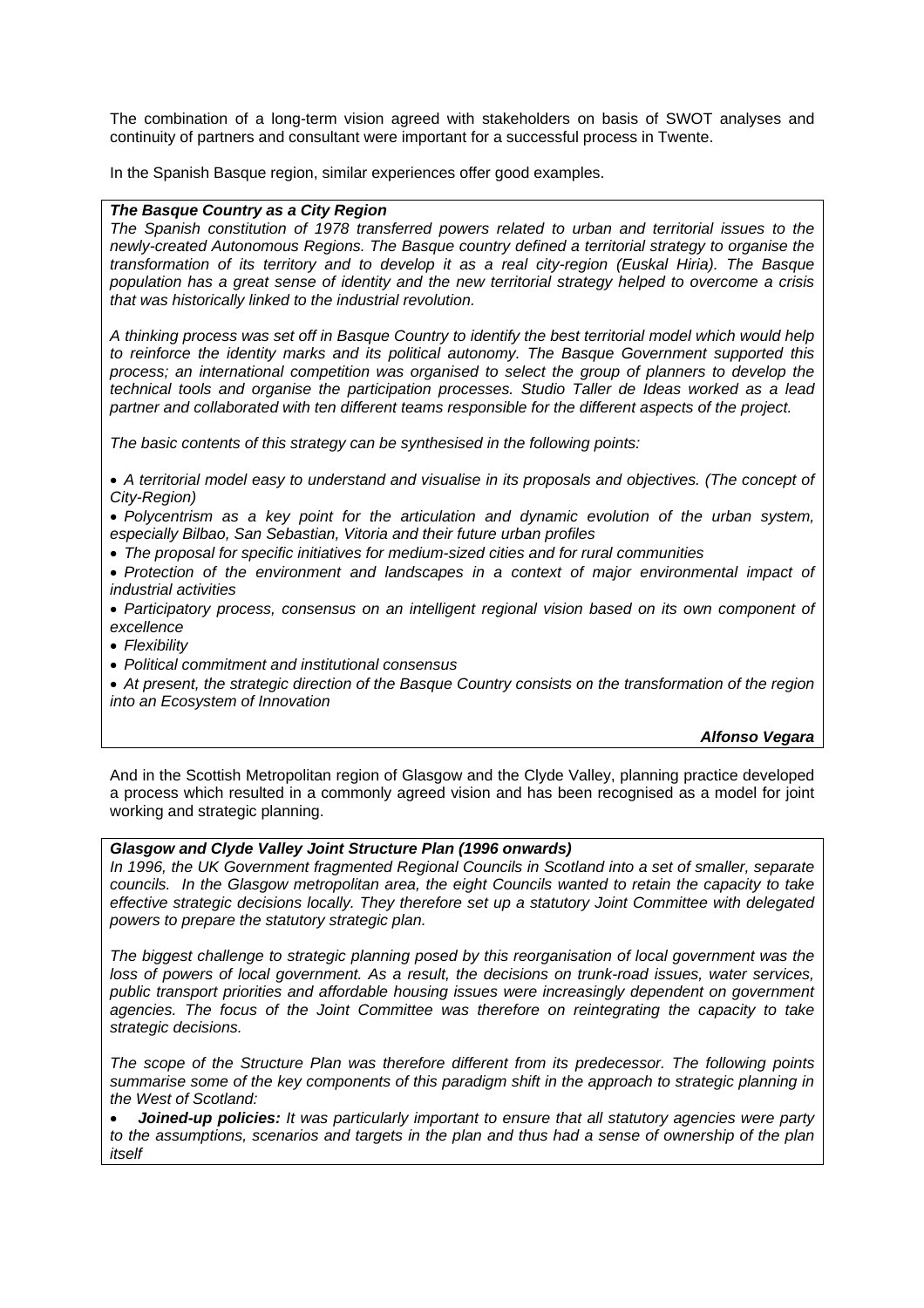• *Clear Development Priorities: The plan sought to be pro-active and set out a clear set of spatial development priorities in eight strategic policies. This was reinforced by the identification of three Metropolitan Flagship Initiatives for the Clyde Waterfront, Clyde Gateway and Ravenscraig as the key regeneration priorities* 

• *Minimal Criteria-based Planning: The corollary of being more pro-active was to get away from the regulatory focus that characterises most of the earlier development plans with only strategic policies. Development control criteria-based policies which dominate most plans were consolidated into two policies* 

• *Linkage to Implementation Mechanisms: The core policies were linked to delivery mechanisms through joint action plans prepared jointly with key economic, transport and health agencies which explicitly linked the policies and strategies of these agencies to the development priorities in the Plan.* 

*The effectiveness of the 2000 Plan has been reflected in a number of ways, in terms of:* 

• *Promoting Urban Renewal: The level of renewal has been sustained since 1996 with brownfield land take up being maintained at about 66 per cent, harnessing £1 billion of additional regeneration projects. Its three Flagship Initiatives are now reflected in the National Planning Framework as key priorities* 

• *Harnessing additional resources: The Plan underpinned the ERDF SPD (Single Programming Document) and the Scottish Executive's Cities Growth Fund. More recently, the Plan is being used as the basis of a bid for a £60 million five-year rolling programme for the treatment of vacant and derelict land and a multi-agency Greenspace partnership* 

• *Widening Strategic Cooperation: The collective action achieved through the joint strategic planning arrangements has encouraged wider collaboration in other areas across the metropolitan area for example Joint Transport and Greenspace Strategies, as a result of which equivalent dedicated teams are being set up to deliver these strategies.* 

# *Vincent Goodstadt*

Such examples show that in planning practice, in addition to the wisdom in leadership of responsible politicians, the personal qualities of the planners organising, informing and guiding the process, using the positive contributions of all participants, are of essential value.

All these examples of successful regional planning demonstrate the importance of the cities as motors of development.

# *The Netherlands region of Drechtsteden*

*The seven municipalities which make up the region of Drechtsteden, south of Rotterdam, took a decision to cooperate and invited a consultant to organise the process in 1997. No better activity could be proposed than the preparation of a spatial vision for a common future (2030). The team*  consisted of representatives of agencies of the municipalities, the Province and stakeholders of *regional environmental, commercial and housing bodies.* 

*The main issue to be addressed was the competing offer of sites in economic zones by each of the municipalities. Since none of them offered specialised services, the basis for competition was limited to land prices for economic (but also residential) activities. So each of the many (25) economic zones in the region tended to degrade. After a SWOT analysis and benchmarking the distinct qualities, scenarios were prepared, based on different possible dominating policy options. Many of the planning interventions which previously seemed to conflict turned out not to conflict when visually combined on maps. Specialisation based on existing cultural and other characteristics was decided among the municipalities.* 

*The results were adopted for further plan-making by stakeholders. One of the strongest results is that all economic zones including the economic values and financial interests in the region were put into one common organisation which now offers a range of different specialized, higher-quality areas for economic activities.* 

*Jan Vogelij*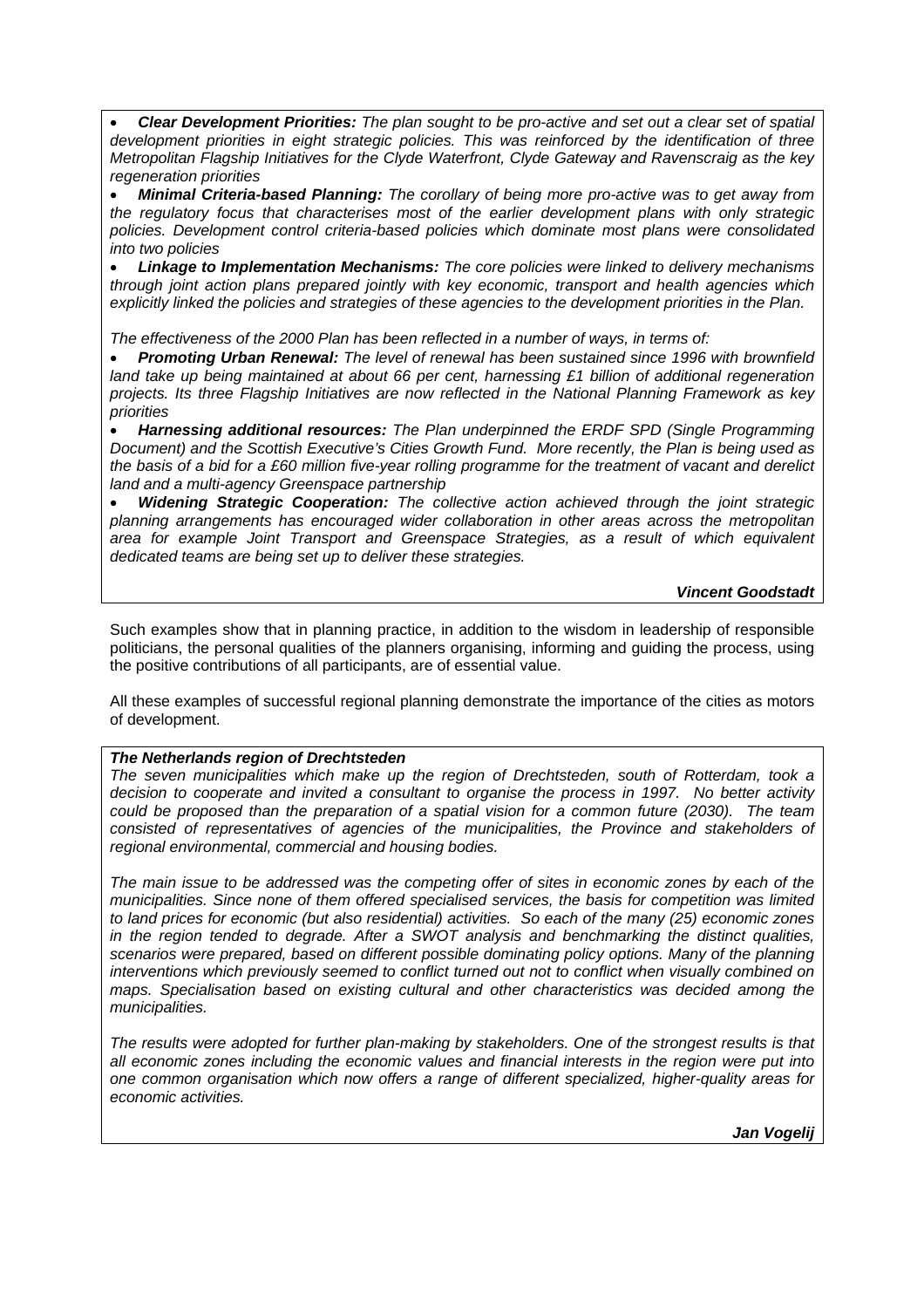## **5. Lessons learned**

Experiences in modern planning processes show the importance of support of the outcomes by the stakeholders. Stakeholders should be involved in such a way that they really become co-owners of the results. It must be **their** own SWOT analysis that points to **their** selection of promising opportunities. The vision must finally result from the choice of the scenario which is assessed by the participants as the best of the alternative scenarios. Only then can a commonly agreed vision on the territory's spatial development be established.

That creates an enormous challenge to the work of the professional spatial planners:

- The process must be initiated, designed and accepted,
- The relevant territory and stakeholders should be identified
- Draft SWOTs must be prepared and provided with decisive information.
- Scenarios must be prepared and mapped, facilitating open communication.

The professional planner, by keeping the overview, providing information, proposing ideas and solutions for potential problems, informing discussions with professional knowledge and relaxing discussions by considering alternatives, will have a facilitating and guiding role. In short, effective planning processes require the support of all involved, which only can result if the process is so organised that it is truly integrative, open, participative and interactive. This applies to cities as well as regions, since spatial planning regards all spatial scales within their wider context and in relation to the lower scale elaboration. For instance, restricting planning interventions to the local scale for sustainable urban planning will not be very effective, nor will preparing regional developments without taking the cities into account which are the motors of development.

## **6. Recommended steps**

The ECTP paper "Strategic Planning towards Territorial Cohesion" presents an approach to strategic urban and regional development planning in 12 steps. These are summarized below in 7 recommendations for an integrative, open, participative, interactive process:

### **6.1 Define the relevant territory**

Any politician and/or a planner can take the initiative for a planning process, responding to specific problems or chances. Defining the relevant territory should not be based on overly-familiar administrative borders. It is better to analyse functional relations and overlapping networks and establish importance and density of those relations in order to propose the delineation of the relevant territory.

### **6.2 Invite stakeholders**

The establishment of the relevant territory helps identify the public and private stakeholders to be invited for participation in the activities envisaged. Participants from private parties should not only represent important interests in society, but should also be willing to spend time and take responsibility. Experts from other sectors than spatial planning are invited in order to enhance the integrative approach in the earliest stages. Stakeholders from higher public bodies (for instance responsible for approving spatial plans) are also involved in early stages so that they are well informed and can be committed to the outcomes. During the process the composition of the team should be flexible according to the needs during the process.

### **6.3 Agree on SWOT**

Planning experts, together with (for instance) economic and ecology experts prepare information for discussions among the stakeholders about strengths, weaknesses, opportunities and threats. Experts may submit a draft SWOT analysis, but the most important point is that all participants are intensively involved in the discussions. Full agreement about SWOT aspects is needed. Important doubts about real distinctive qualities may become a barrier in later stages. Aspects of economic development and quality of life will play an essential role in considering future developments.